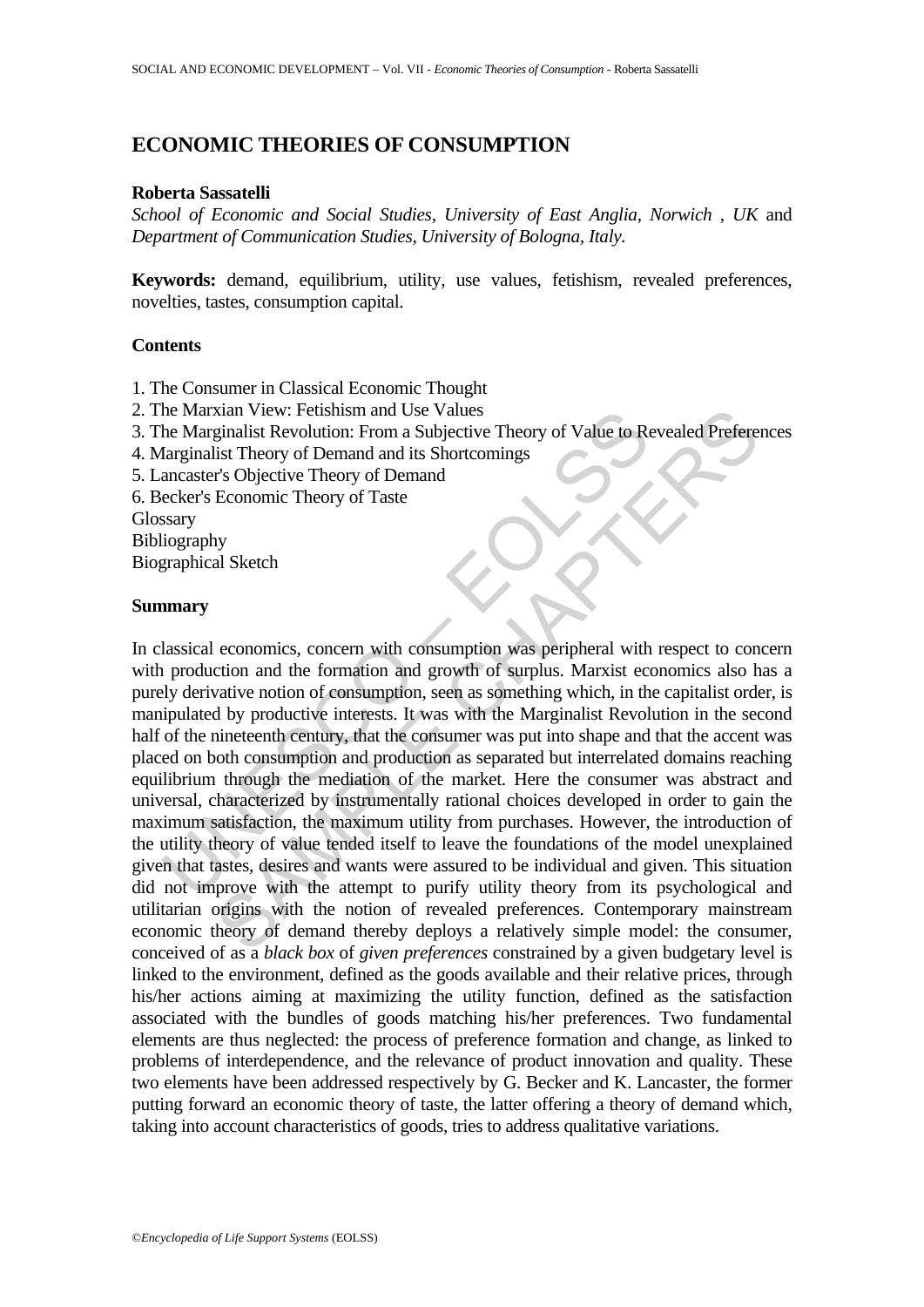## **1. The Consumer in the Classical Economic Thought**

The development of classical economic thought in eighteenth century England marks the birth of an explicit reflection upon consumption. In his *An inquiry into the Nature and Causes of the Wealth of the Nations,* Adam Smith declared that consumption was the sole end and purpose of production. Despite the foundational place occupied by consumption in Smith's vision, he did not develop a comprehensive economic theory of consumption. His interest lay, instead, in the moral legitimatization of a particular kind of consumer. The traditional moral concern with debaucheries and luxuries was translated into prudent appreciation as consumption was tamed into a rational, self-interested, long-term pursuit of personal gratification. Consumption was modeled onto production: the drive towards pleasure was tempered by the uniform, constant and uninterrupted effort of each individual of bettering his or her condition. Smith portrayed the marketplace as an institution where subjects develop the capacity to reflect upon themselves as social actors, to excel by the pursuit of a decent, commodious and well-ordered life. Merchants—as we all become under market conditions—are not pictured as ascetic monks; they do not disdain the decencies of life, they are indeed good, well-behaved, rational consumers as opposed to the immoral, irrational, whimsical wasters impersonated by the old, declining nobility. Under these conditions, the consumer-merchant becomes the foundation of a new social and political order: the sovereign whose desires the market shall respond to and the sovereign of his own desires.

ection genus of net contained the contained and potential particulate as excelled are the earth control and well-ordered life. Merchants-<br>ects develop the capacity to reflect upon themselves as social act<br>uit of a decent, Fins on the containing burstay and puralised as an instance as a missing or evelop the capacity to reflect upon themselves as social actors, to excel by a decent, commodious and well-ordered life. Merchants—as we all becet All in all, in classical economics concern with consumption was still peripheral with respect to the concern with production and the formation and growth of surplus. These are the preoccupations which dominate the work of Ricardo and Malthus. Even Malthus, who developed an elaborated theory of demand, does it having in mind the needs of capitalist production. He thus defines effective demand, i.e. demand which is high enough to ensure a continuous process of production. Production, he reckons, depends on the existence of effective demand which enables the producer to cover the cost of production plus profit. Effective demand cannot rely solely on the capitalists—who have a strong propensity to save and invest rather than consume—and on the laborers—whose salaries are less than the prices of their products. Malthus' idea was that no power of consumption on the part of the working class could ever alone provide an encouragement to the employment of capital; therefore, every country with great productive capacity should possess an equally great measure of unproductive consumers. The latter are thought to be servants, statesmen, soldiers, judges, physicians, clergymen, etc., whose unproductive consumption enables the capitalists to get the profits without which they would cease producing.

Malthus' notion of unproductive consumption allows consideration of production and consumption as being interdependent rather than directly corresponding. Sismondi develops this idea, proposing a view of the modern economic system as far from selfadjusting: economic crises, in that periodic excess of production and disequilibrium between demand and supply are features of modern economy and they derive from the fact that capital, not want, determines production. Still focusing on production and capital, Karl Marx brings this view to its extreme consequences: he proposes a view of the consumer diametrically opposed to that suggested by the notion of consumer sovereignty. The consumer, as a product of the modern division of labor and of the capitalist mode of production, is a slave of the market whose desires are forever to be expanded in order for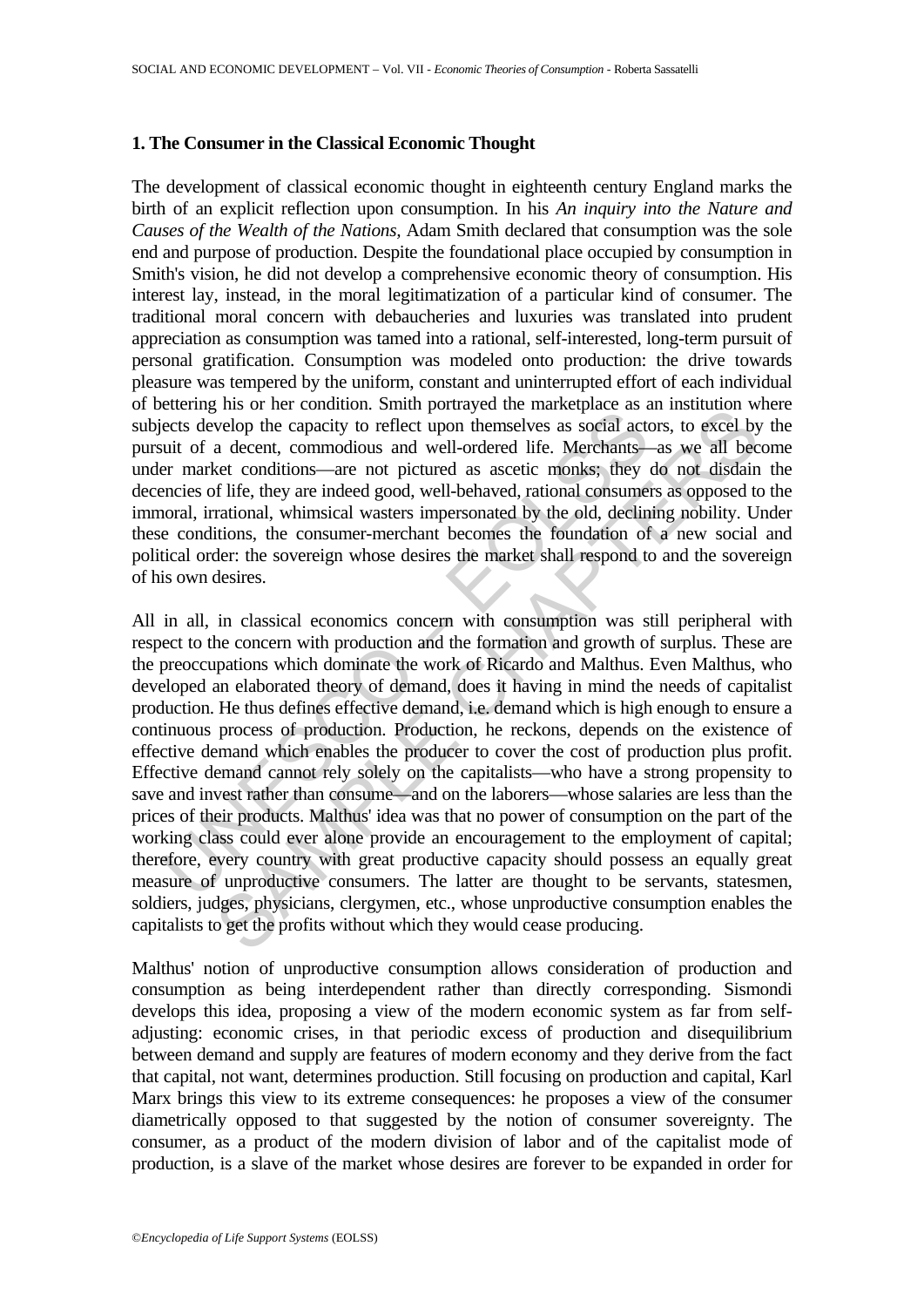production to grow untainted.

# **2. The Marxian View: Fetishism and Use Values**

Marx operated within an epistemological grammar which conceived the deep value of a commodity as use value, which is defined by the physical properties of the commodity. As with Smith, objects act prior to subjects, value is generated from them and the notion of value employed is constantly drawn back to the contribution of labor. The value of objects derives from their material relationship with the human body and it is through human productivity that these values can be enhanced. All in all, utility is an objective property of things and is objectively realized by labor.

sugged to making movies and many also than the state of the world by the section push perspective, it is rather one involved in making objects materion<br>nonic way. Labor is the source of value both as its concrete matrice f Expective, it is rather on invary sample of variat is not once when puotates<br>
way. Labor is the source of value both as its concrete measure and a<br>
boundation. On the one hand, molded by the economic conditions of product The subjectivity involved in Marx's labor theory of value is not one which produces value through perspective, it is rather one involved in making objects materially available in an economic way. Labor is the source of value both as its concrete measure and as its normative foundation. On the one hand, molded by the economic conditions of production normal for a given society and with the average degree of skill and intensity of labor prevalent in that society, it directly quantifies the value of each commodity. For Marx, the greater the productivity of labor, the less the labor-time required to produce an article, the less the mass of labor crystallized in that article, and the less its value. The primacy of labor is evident also in the fact that it is labor and not money which makes commodities commensurable. On the other hand, as the universal condition for the metabolic interaction between man and nature, labor ought to testify to the determination of man as a man, his talents and his striving for self-realization.

In Marx's analysis it is the primacy assigned to man's labor as universal and objective foundation of values which opens the theoretical space for a notion of alienation. Only what is essentially proper to mankind can estrange itself and then alienate itself from people. Despite his appreciation of the predicament of the idea of human nature contained in the critique of Feuerbach, Marx retains the assumption of a determination of mankind as striving towards an ideal of fraternal self-realization in diverse, productive labor whereby human talents can be truly expressed. This essential element is chiefly defined by production and, as the creative transformation of the world, it is an end in itself amounting to the absolute working-out of human creative potentiality. Postulating a certain notion of what is—and ought to be—a human being, the labor theory of value ultimately yields to the warning that modern people are alienated from their humanity.

Modern value construction within money exchange circuits thereby results in abominations of personality. The latter is the space which the modern consumer seems to occupy. For capitalism to work people's needs must conform to the requirements of the production system. Capital search for ever expanding pools of surplus value requires the expansive manipulation of consumers' needs to the point that consumers can no longer be considered free choosers. Marx also proposes the notion of commodity **fetishism**. Since under capitalism humans are alienated from the products of their labor, they cannot see that commodities embody socially necessary abstract labor time. Exchange value is nothing but a relation between persons, yet it is a relation which is concealed behind things. Products become fetish, they appear to have lives of their own, rather than being an expression of the social relations amongst people and as such they became false gods.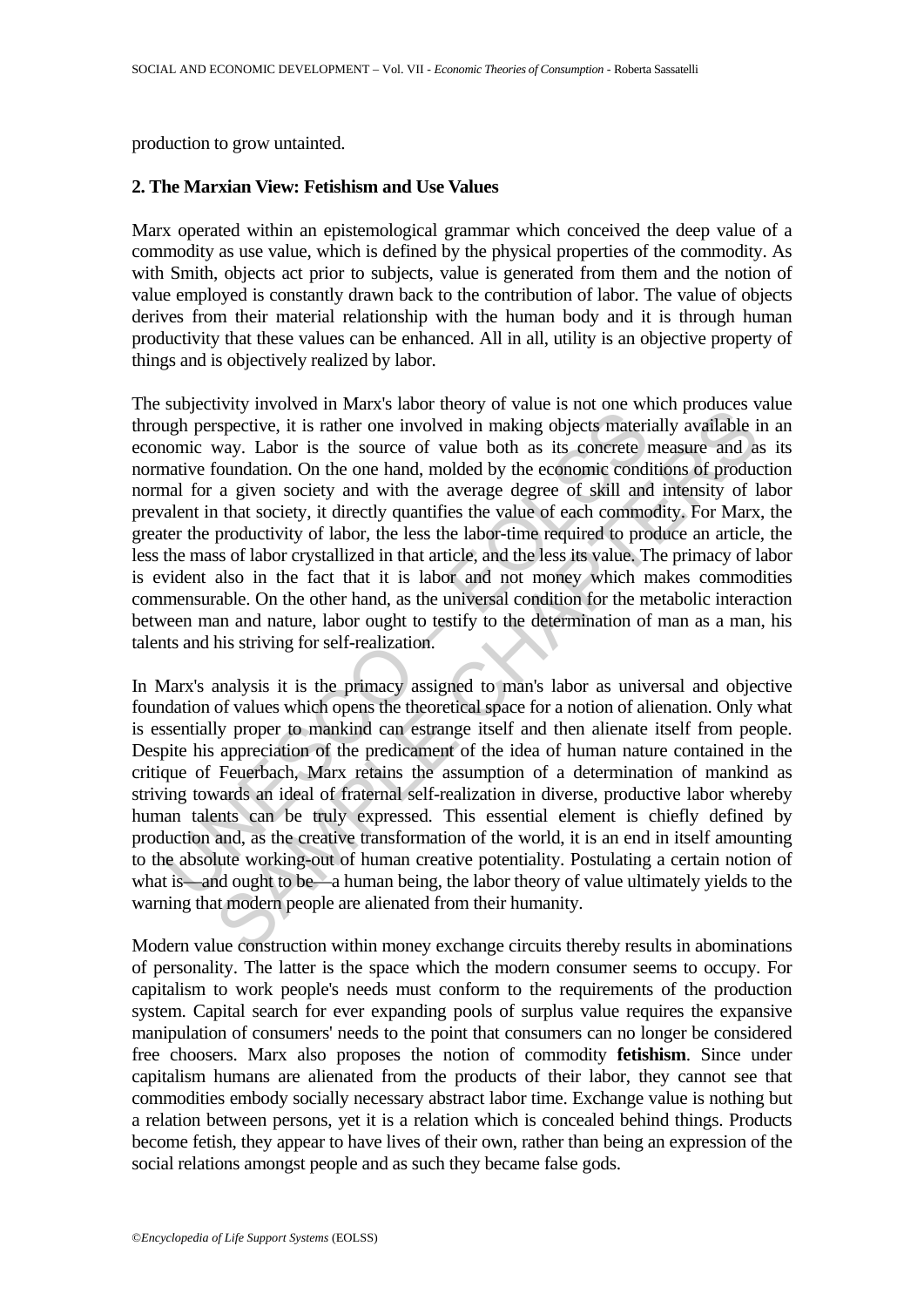# **3. The Marginalist Revolution: from a Subjective Theory of Value to Revealed Preferences**

Marx's theory dismisses consumer practices that go beyond a supposed essential or normative utility or which are serviceable to capital accumulation as a mystification of real needs. At the turn of the nineteenth century, in opposition to Marx's normativist, critical stance, a number of voices proposed a different theory of value. Georg Simmel's relativist theory of value aimed to show that an absolute is not required as the conceptual counterpart to the relativity of things. Just as each description depends on aprioristic assumptions working as to make description possible, so values have no universal, objective foundation. For Simmel, the specific value of a thing rests on subjective judgment. Value as valuation concerns a wanted item and remains inherent in the subject. The emerging Marginalist—or neo-classical—economic thought, Carl Menger's theory of needs in particular, have developed on similar premises. However, once recognized that it is the interpretive status of the objects that confers them value (i.e. not that useful things are desired but that desired things are useful), Marginalist economists have departed from Simmel's sociological emphasis on the construction of valuation conditions and subjectivity forms as well as from classical economics'interest in the social embeddedness of economic action.

eloped on similar premises. However, once recognized that it is the beholomon similar premises. However, once recognized that it is the in-<br>objects that confers them value (i.e. not that useful things are desired<br>polyects and Consumer unique, can investigate, can investigate that consumer consumer consumer to mon similar premises. However, once recognized that it is the interpretive state that confers them value (i.e. not that useful hings The Marginalist Revolution—usually associated with William Jevons, Carl Menger and Léon Walras—introduced the utility theory of value in economics. The value of a thing was to be reckoned entirely in terms of the enjoyment which it procures to the consumer. Subjectivism was mitigated only by the fact that enjoyment was seen as related to the quantity of the item consumed: the consumer will enjoy the same thing marginally less and less as s/he proceeds with consuming it; beyond a certain quantity the same thing will cease to have value at all. Utility was understood on psychological and ultimately utilitarian basis as a pleasure, which was individual, and at the same time comparable and to a certain extent universal. However, while Jevons and Walras were still deeply rooted in Bentham's hedonistic and utilitarian views, with pleasure and pain as the "great springs" of human action, Menger tried to give his individualistic views a pragmatic twist. In his *Grundsatze der Volkswirtschaftlehre*, Menger reckons that economic value can be considered, so to speak, at face value, i.e. as arising from the scarcity of goods in relation to wants. Exchange, in its turn, is featured as due to the existence of differences in relative subjective valuations of the same goods by different individuals, rather than as dependent on a human propensity to trade of Smithian memory. For Menger, thus, the atomistic approach was a methodological necessity which did not require the philosophical and ethical ground provided by hedonism.

Whatever their epistemological assumptions, the Marginalists put into shape an instrumentally rational consumer. The consumer was conceived as an abstract and universal actor, characterized by instrumentally rational choices developed in order to gain the maximum satisfaction, the maximum utility from purchases. The interest however, did not lie in consumer practices themselves. Marginalists began to model the variety of the myriad of mundane consumer practices as an abstract demand function, coupled with supply. Accent was placed on both consumption and production as separated but interrelated domains reaching equilibrium through the mediation of the market. Indeed, the key interest laid precisely in equilibrium analysis. While consumer practices became fundamental to reach market equilibrium, for the purposes of economic modeling, tastes,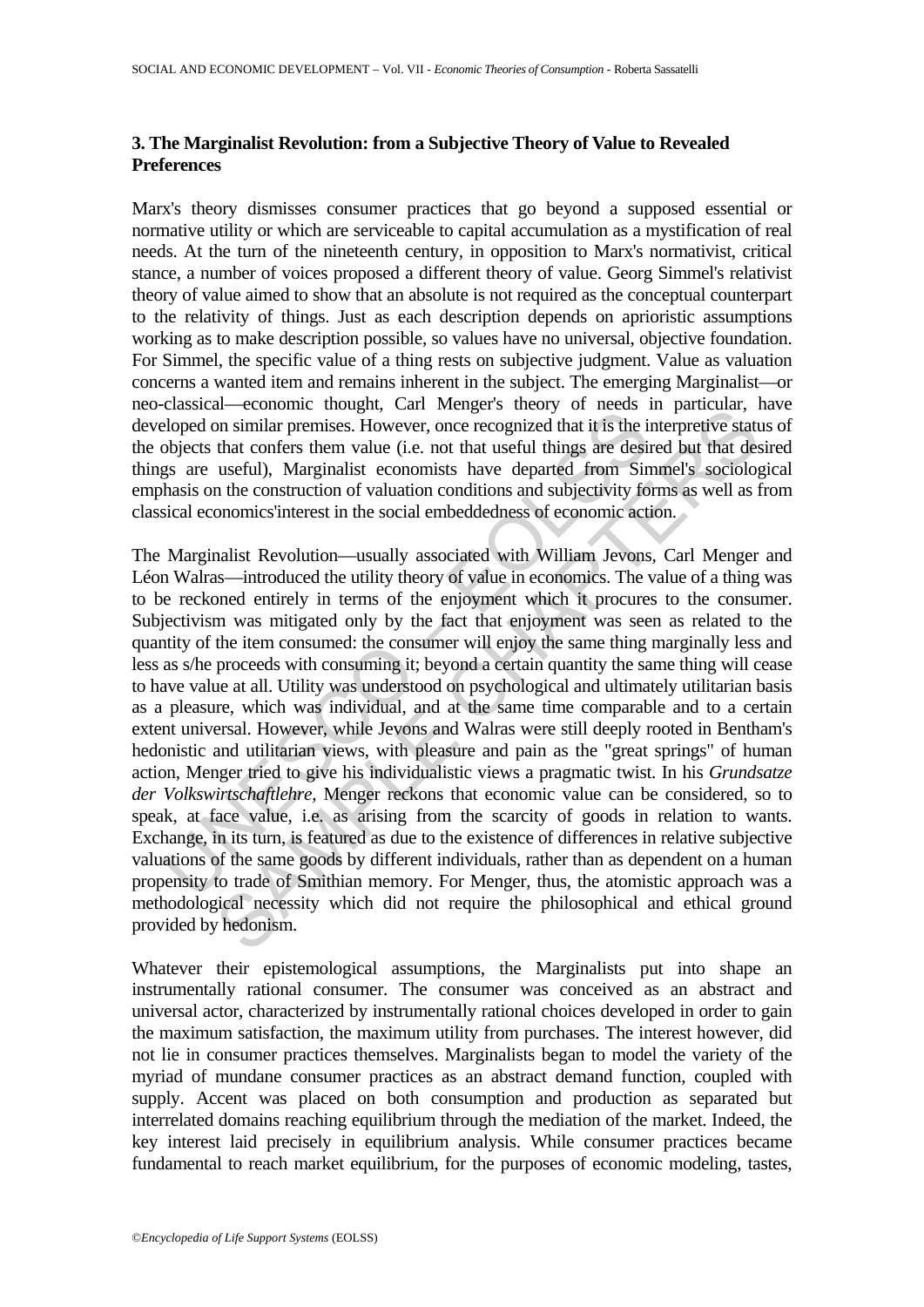desires and wants were assumed to be individual and given. Again consumption was conceived as an end, but, precisely because it was an end, it was not investigated in its own right.

Exame theory of entered and process a particle members be organized in scales rather than specifying the nation-<br>ferences be organized in scales rather than specifying the nation-<br>faction. Pareto's views have laid the basi The original state and the based and the original control and the original control of the original control of *Homo oeconomicias* indeed reflects the mainstream incollation of *Homo oeconomicias* indeed reflects to fullify The tendency to set tastes and the reasons why people wanted particular goods as residual with respect to the economic modeling was later to be fostered by the determination of purifying utility theory from its psychological and utilitarian origins. Alfred Marshall further shifted the focus of the analysis to equilibrium, stressing the importance of introducing a time element in the demand-supply model and of dealing with the many implications of a gap between marginal and total utility. Vilfredo Pareto's formulation of ordinal utility in his *Manuale di Economia Politica* also goes in the direction of a purely formal theory of value. Utility is said as needing not to be measured. On the contrary an economic theory of choice only needs a purely ordinal conception of utility, i.e. that preferences be organized in scales rather than specifying the nature or quality of satisfaction. Pareto's views have laid the basis for the mainstream neoclassical approach to consumer theory. The standard notion of *Homo oeconomicus* indeed reflects the purification of utility theory insofar as utility, with Allen and Hicks and subsequently with Samuelson, becomes a numerical representation of revealed preferences. Samuelson's model is theoretically simple: the consumer, conceived of as a *black box* of *given preferences* constrained by a given budgetary level is linked to the environment, defined as the goods available and their relative prices, through his/her actions aiming at maximizing the total utility function, defined as the satisfaction associated with the bundles of goods matching his/her preferences. Marginal utility which derives from each good is negatively correlated to the quantity consumed of the same good. Consumer reactions to variations in price and quantities of goods are therefore crucial as they define the function of demand for different goods.

# TO ACCESS ALL THE **13 PAGES** OF THIS CHAPTER, Visit: http://www.eolss.net/Eolss-sampleAllChapter.aspx

#### **Bibliography**

- - -

Adams R. D. and McCormick K. (1992). Fashion dynamics and the economic theory of clubs, in *Review of Social Economy*, Vol. L, N. 1, pp. 24-39 [Attempt at developing Duesenberry and Veblen views on the interdependence of preferences in demand theory].

Akerlof G.A. (1970]. The market for 'Lemons': quality uncertainty and the market mechanism, in *Quarterly Journal of Economics*, Vol. LXXXIV, August, pp. 488-500. [Key article on information failures in the market place and on their effects on demand].

Becker G. S. (1996). *Accounting for Tastes*, 262 pp. Cambridge Mass.: Harvard University Press. [Fundamental compendium of Becker's theory of demand, providing an economic theory of taste].

Duesenberry J.S. (1949). *Income, Saving and the Theory of Consumer Behaviour*, 218 pp. Cambridge Mass.: